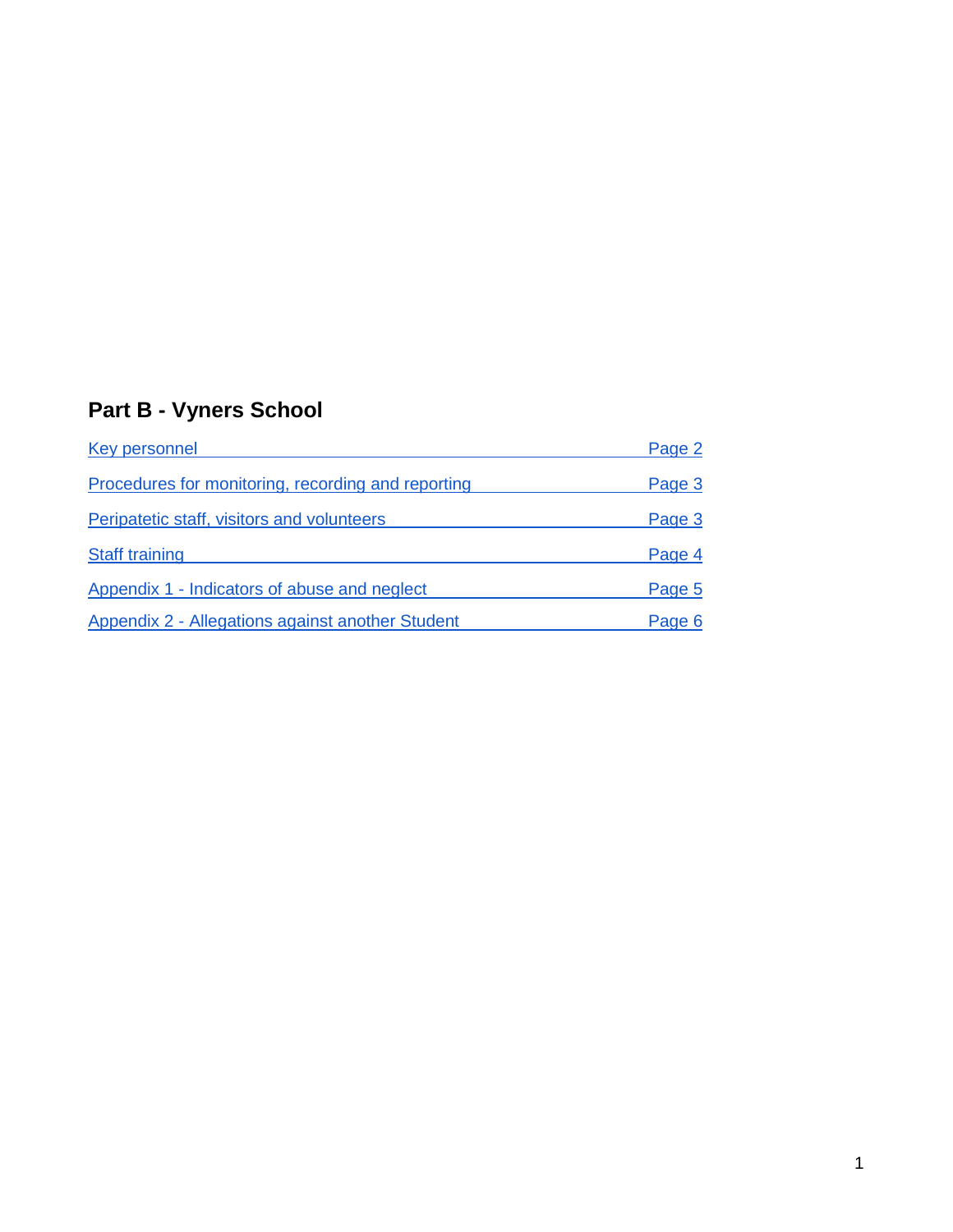

### **Vanguard Learning Trust Part B - Vyners School Safeguarding Procedures**

# **1. Key personnel - Vyners School**

**The Headteacher Designate is:**

Mr Gary Mullings

**The Designated Safeguarding Lead for child protection is:** Mrs Emma Bashford-Hynes

**The Deputy Designated Safeguarding Leads are:** Mrs Alison Foster, Mr Liam O'Connor & Ms T Ashe

**The Safeguarding Governor is:** Mrs Corrina James Carpenter

**The Designated Lead for Looked After Children is:**

Ms Sam Kendall

## **2. Procedures for monitoring, recording and reporting**

Staff may be given information by students, which raises a child protection concern. If this is the case staff should:

Complete a CPOMS alert **and** inform a member of the Safeguarding Team as soon as possible if a child is in immediate danger.

Records may be used in legal proceedings and must be kept accurate and secure. All records should be passed to the safeguarding team and should include factual information rather than assumption or interpretation. The child's own language should be used to quote rather than a translation.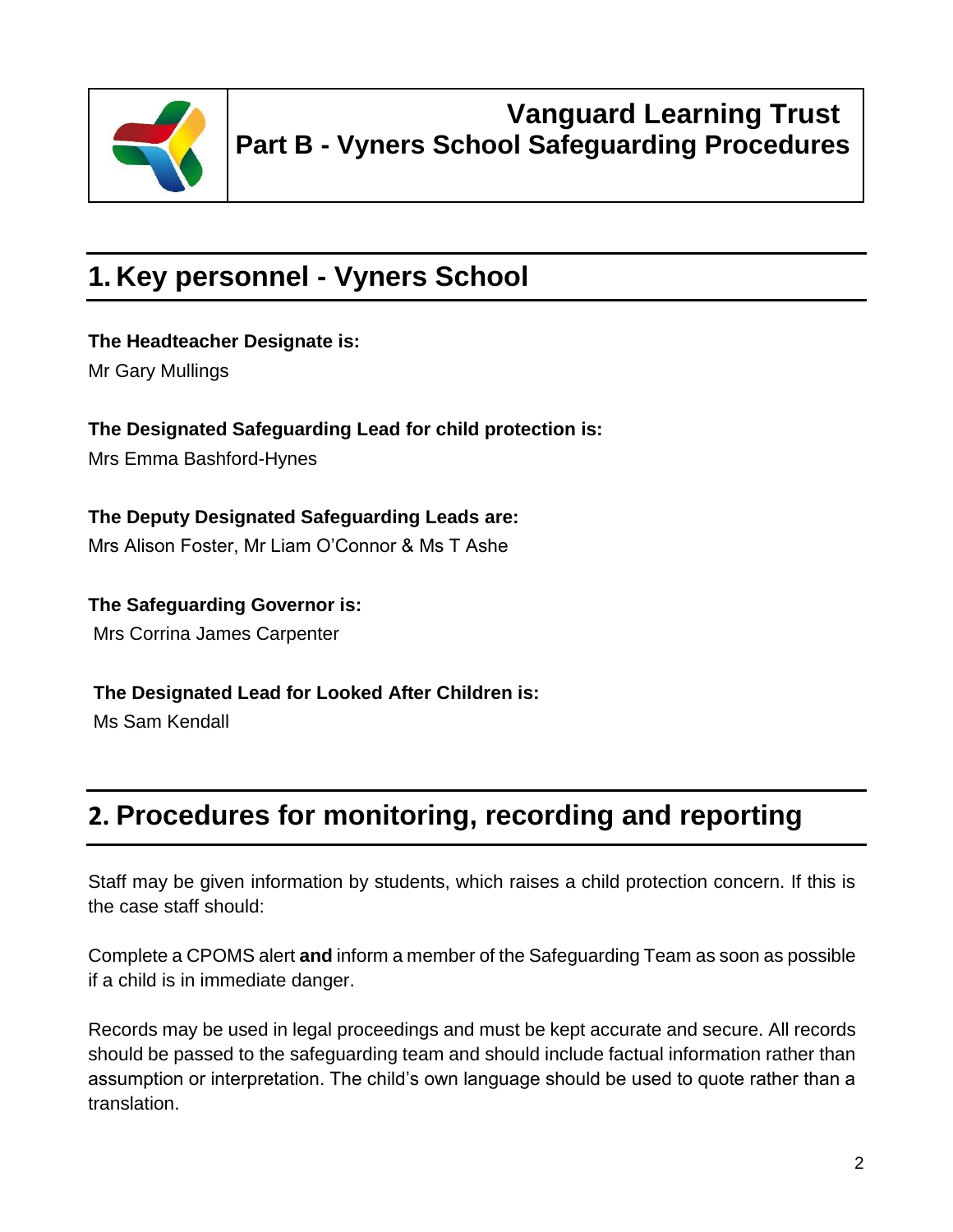Records may be used at a later date to support a referral to an external agency.

All safeguarding information is recorded on CPOMS by the safeguarding team.

If the DSL/Deputy DSL is not available, staff should speak to a member of the SLT and/or take advice from local children's social care.

If a child makes a disclosure at the end of the school day the member of staff must not allow the student to go home until they have discussed the information with a member of the safeguarding team/SLT.

If students leave Vyners School their safeguarding file is sent securely to their receiving school once attendance has been confirmed. If the student is home-educated their safeguarding file is archived.

### **3. Peripatetic staff, visitors and volunteers**

Individuals, other than staff, must wear an appropriate coloured lanyard to identify their status to staff and students.

All persons entering the school site who are not members of staff will need to be accompanied by a member of staff at all times, unless they can show an original Disclosure and Barring Service (DBS) certificate which has been issued within the past three years, and photographic proof of identity. The certificate number will be recorded and visitors will then be issued with a yellow lanyard to indicate that they do not need to be accompanied by a member of the school staff. This would include, for example, the careers advisor, peripatetic music teachers, therapeutic services, tutors and exam invigilators.

Should a person not be in possession of the appropriate DBS certificate, a red lanyard will be issued, indicating that the wearer should be supervised by a member of staff at all times during their time on the premises. This would include, for example, volunteers for the Mock Interview Day, people carrying out work experience at Ruislip High School and guest speakers.

Students should not be asked to escort visitors around the school unless they qualify for a yellow lanyard.

Peripatetic staff, visitors and volunteers should wear the appropriate lanyard at all times. Staff should immediately challenge any visitor not complying with this requirement.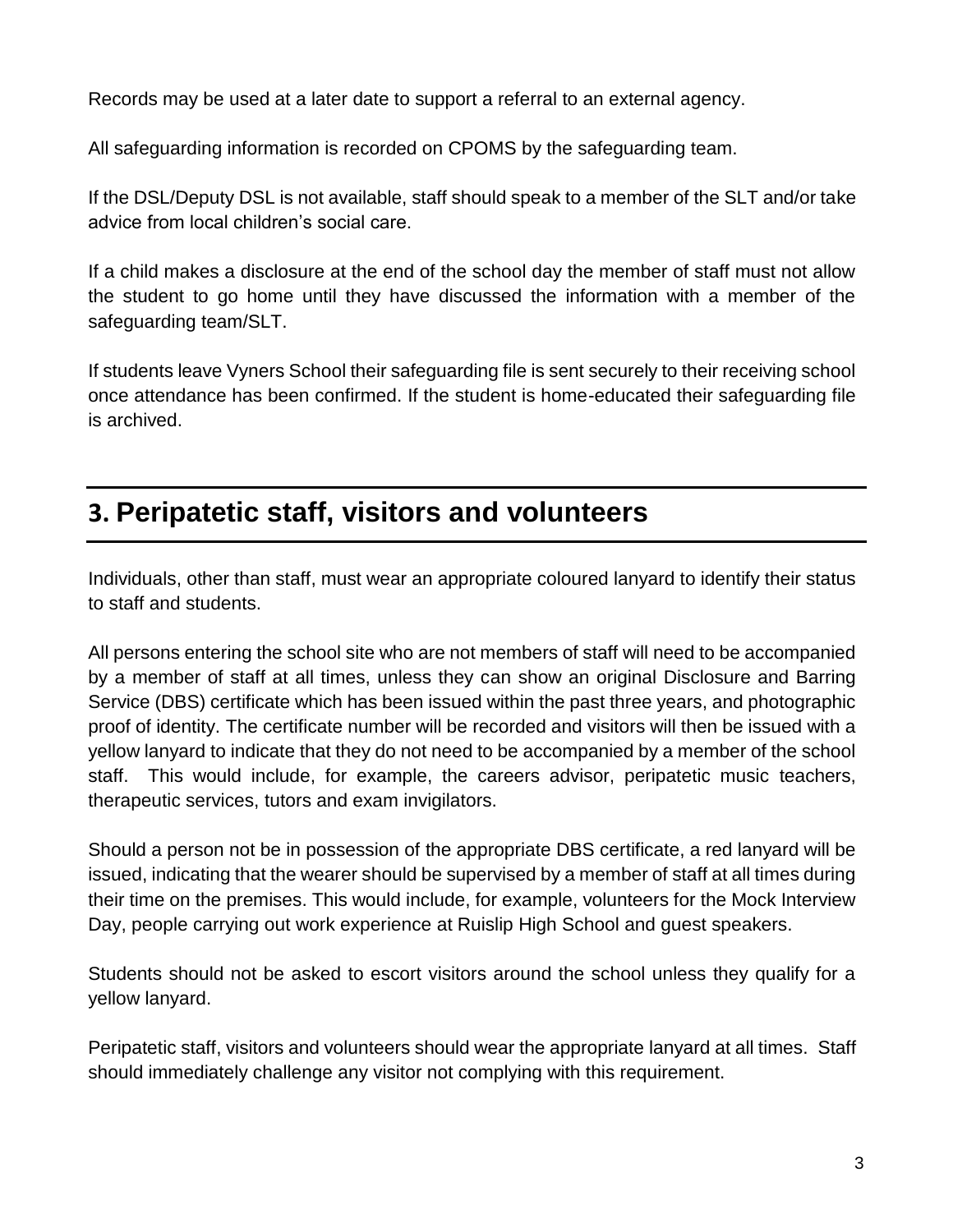All visitors sign in using the electronic system at reception. During this signing in process visitors are made aware of who the safeguarding team are. Photos of the safeguarding team are shown on the school's digital signage system around the school building for all to see.

### **4. Staff training**

All new members of staff undergo an induction that includes familiarisation with the Trust Safeguarding Policy. All staff sign to confirm they have received and read the following documents:

- Part 1 and Annex A of Keeping Children Safe in Education September 2021
- Safer Working Practices Document
- Staff have annual safeguarding training
- Staff complete online Prevent Training and FGM training

#### **Appendix 1 - Indicators of abuse and neglect**

It is clear that the school plays a particularly important role in the recognition of possible abuse. This appendix is intended to give staff a clear outline of what constitutes abuse and how to act where they suspect abuse may have taken place.

As a member of staff at Vyners, you need to be clear about:

- what constitutes abuse
- how to recognise it
- who to refer your concerns to

#### **DEFINITION OF CHILD ABUSE**

(a) Child

For the purposes of dealing with Child Abuse, a child is defined as any child or young person under 18 years of age at the time when care proceedings may be initiated.

(b) There are four areas of definition:

#### Emotional Abuse

The persistent or severe emotional ill-treatment of a child which has a severe adverse effect on the child's behaviour or emotional development.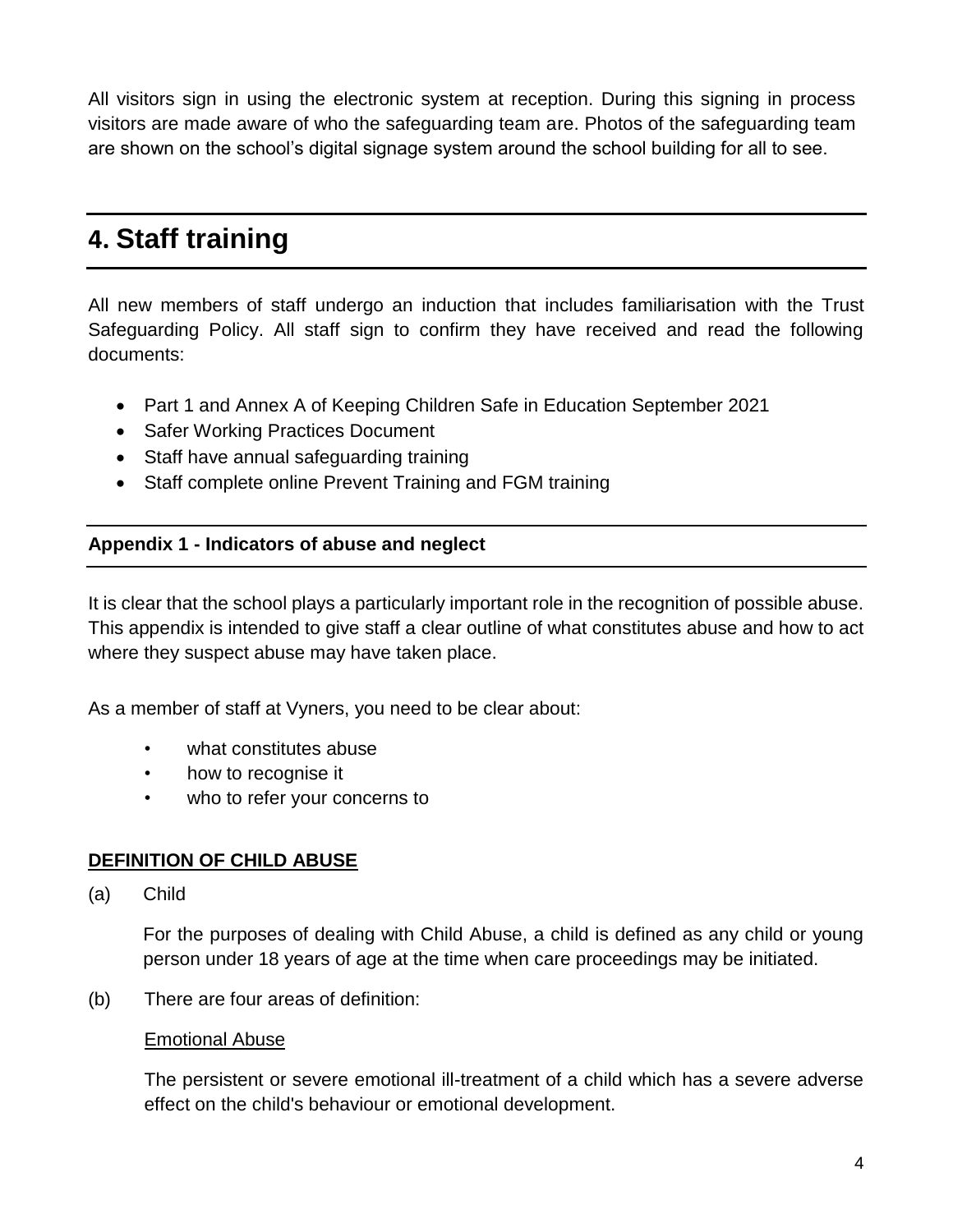#### **Neglect**

The persistent or severe neglect of a child which results in serious impairment of the child's health or development.

#### Physical Abuse

The physical injury to a child, where there is definite knowledge, or reasonable suspicion, that the injury was inflicted or knowingly not prevented. (This includes deliberate hitting, shaking, throwing, poisoning, burning, attempted drowning or smothering.)

#### Sexual Abuse

The involvement of dependent, developmentally immature children and adolescents in sexual activities they do not fully comprehend, to which they are unable to give informed consent. It may also include non-contact activities such as looking at pornographic materials or sexual activities.

### **RECOGNITION OF ABUSE**

#### Emotional Abuse

- Changes or regression in mood or behaviour
- Nervousness, watchfulness
- Obsessions or phobias
- Sudden under achievement or lack of concentration
- Attention seeking behaviour

#### **Neglect**

- Child may seem listless, apathetic, unresponsive with no apparent medical cause
- Frequently absent from school
- Physically uncared for
- Left alone for excessive periods
- Left with parents who are intoxicated or violent

#### Physical Abuse

- Any injuries not consistent with the explanation given for them
- Injuries which have not received medical attention
- Injuries in places not usually normally exposed to falls, rough games etc
- Neglect under nourishment, failure to grow, constant hunger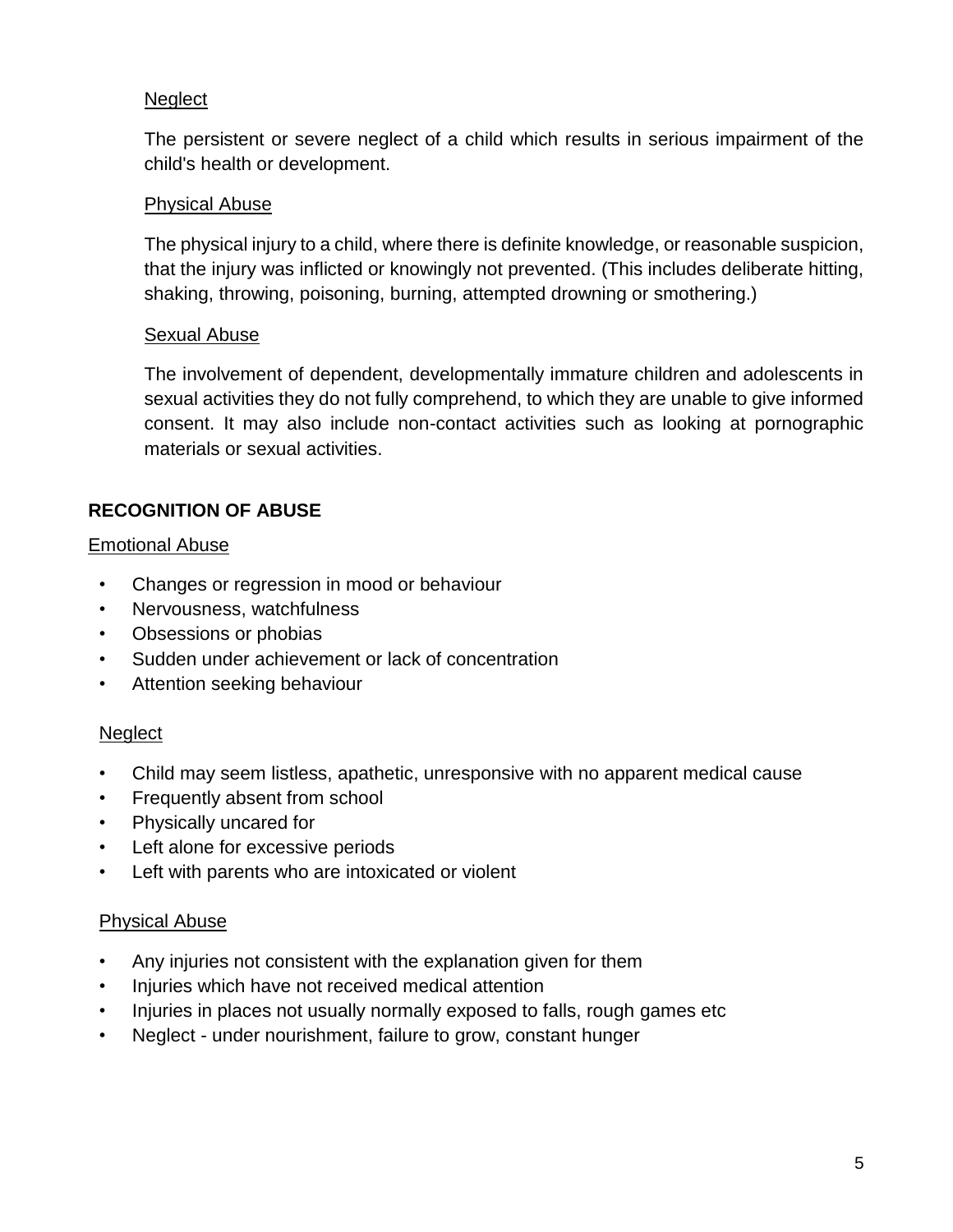#### Sexual Abuse

- Any allegations made by the child
- Excessive preoccupation with sexual matters or detailed knowledge of adult sexual behaviour
- Eating disorders Anorexia, Bulimia

### **Appendix 2 - Allegations against another child**

We recognise that some students will sometimes negatively affect the learning and wellbeing of others and their behaviour will normally be dealt with under the school's Behaviour Policy. However, occasionally, allegations may be made against students by others in the school, which are of a safeguarding nature. Safeguarding issues raised in this way may include physical abuse, emotional abuse, sexual abuse and sexual exploitation. Such abuse is never tolerated and is not passed off as 'banter' or 'part of growing up.'

When an allegation is made by a student against another student, if there is a safeguarding concern the Designated Safeguarding Lead (DSL) should be informed or the member of staff designating for them. A factual record should be made of the allegation, but no attempt at this stage should be made to investigate the circumstances. The DSL should record all decision making on the "Allegations against another student" proforma. The DSL should consider whether the complaint raises a safeguarding concern with respect to either student. The DSL should contact social services to discuss the case. The DSL will follow through the outcomes of the discussion and make a social services referral where appropriate. The DSL will make a record of the concern, the discussion and any outcome and keep a copy of this documentation in both students' files.

If the allegation indicates that a potential criminal offence has taken place, the police should be contacted at the earliest opportunity. Where neither social services nor the police accept the complaint, a thorough school investigation should take place into the matter using the school's usual disciplinary procedures. In situations where the school considers a safeguarding risk is present, a risk assessment should be prepared along with a preventative, supervision plan.

When one student makes allegations of a criminal nature against another student both sets of parents should be contacted but such action must not delay the due process of reporting such allegations and must be considered appropriate by the Headteacher following advice and guidance from the police and / or Social Services.

The school will take appropriate measures working with parents and professionals to support both victim and perpetrator. The school will allocate a different safeguarding team member to each student and their family. A further member of the safeguarding team will liaise with external agencies.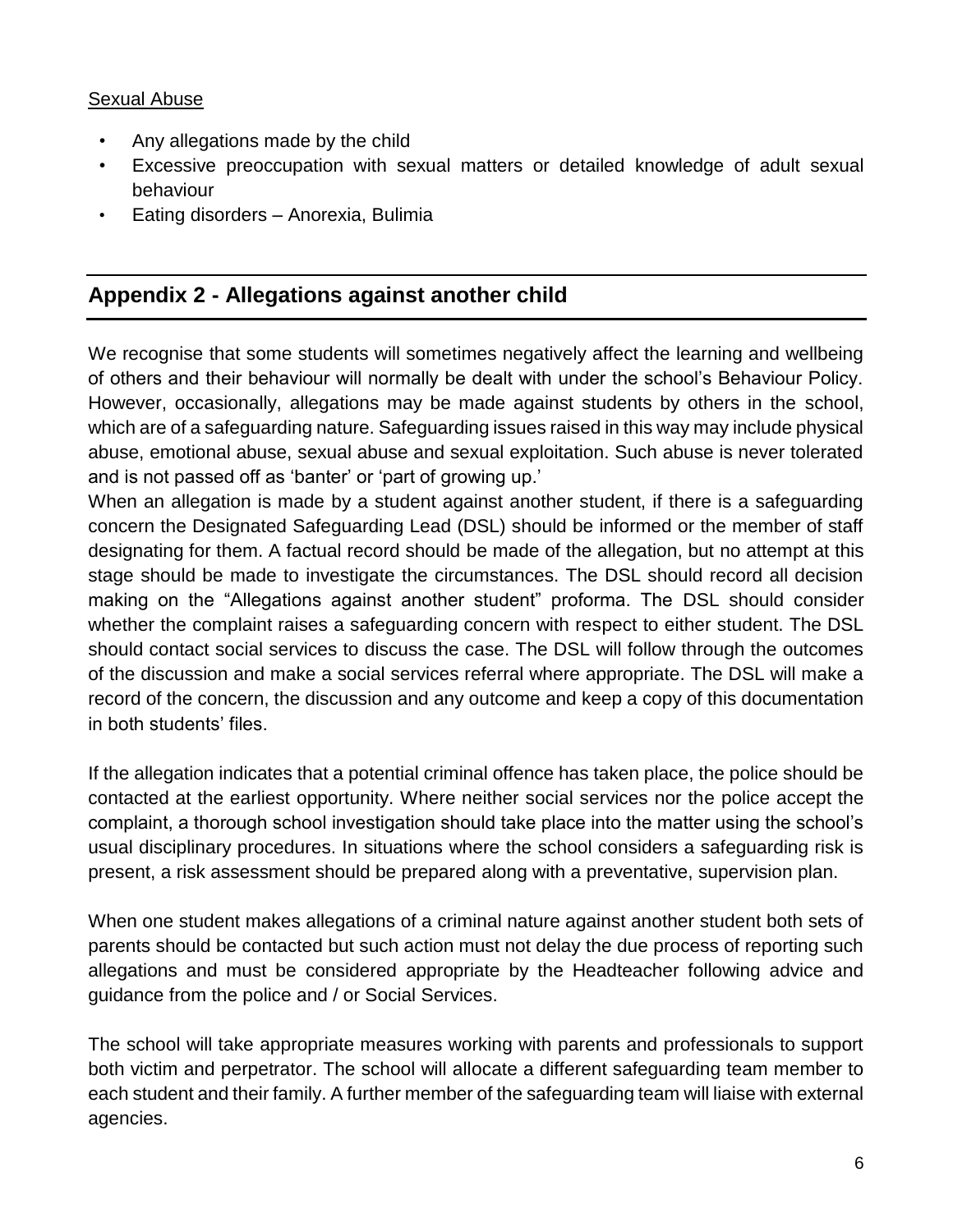There is recognition that there may be occasions when allegations made by one student against another are malicious. There is therefore a need to balance the tension between privacy and safeguarding; however, in the first instance the school must prioritise the needs of the person making the allegation. Social services and the Police will have their own thresholds to decide whether further action is required and the school should not do anything, beyond securing the immediate safety of both students, which may negatively affect the investigations of these agencies. If it is later proven that the allegation made by one student against another is false and malicious, the school will invoke its Behaviour Policy. Records will be reviewed regularly so that potentials of concerning, problematic or inappropriate behaviour can be addressed.

In a case where criminal processes and/or bail conditions are implemented the school will be guided by the following:

- The police will consider what action to take to manage the assessed risk of harm. This could involve the use of police bail with conditions, prior to a suspect appearing in court, or court bail with or without conditions after the first appearance.
- Alternatively, the person suspected of an offence could be 'released under investigation' (RUI). People released under RUI can have no conditions attached to their release from custody and it is possible for a person on bail also to have no conditions.
- Whatever arrangements are in place, the school or college will need to consider what additional measures may be necessary to manage any assessed risk of harm that may arise within their institution.
- Particular regard should be given to: the additional stress and trauma that might be caused to a victim within the institution; the potential for the suspected person to intimidate the victim or a witness; the need to ensure that any risk management measures strike a balance between management of risk and the rights of an unconvicted person (e.g. rights to privacy, family life, etc).
- Careful liaison with the police investigators should help to develop a balanced set of arrangements.
- There may be delays in any case that is being progressed through the criminal justice system. Schools and colleges should not wait for the outcome (or even the start) of a police investigation before protecting the victim, alleged perpetrator(s) and other children in the school or college. The risk assessment will help inform any decision.
- If a child is convicted or receives a caution for a sexual offence, the school will update its risk assessment and consider suitable action in line with the behaviour policy.
- Any conviction (even with legal anonymity reporting restrictions) is potentially going to generate interest among other pupils or students in the school or college. It will be important that the school or college ensure both the victim and perpetrator(s) remain protected, especially from any bullying or harassment (including online).
- Where cases are classified as "no further action" (NFA'd) by the police or Crown Prosecution Service, or where there is a not guilty verdict, the school or college should continue to offer support to the victim and the alleged perpetrator(s) for as long as is